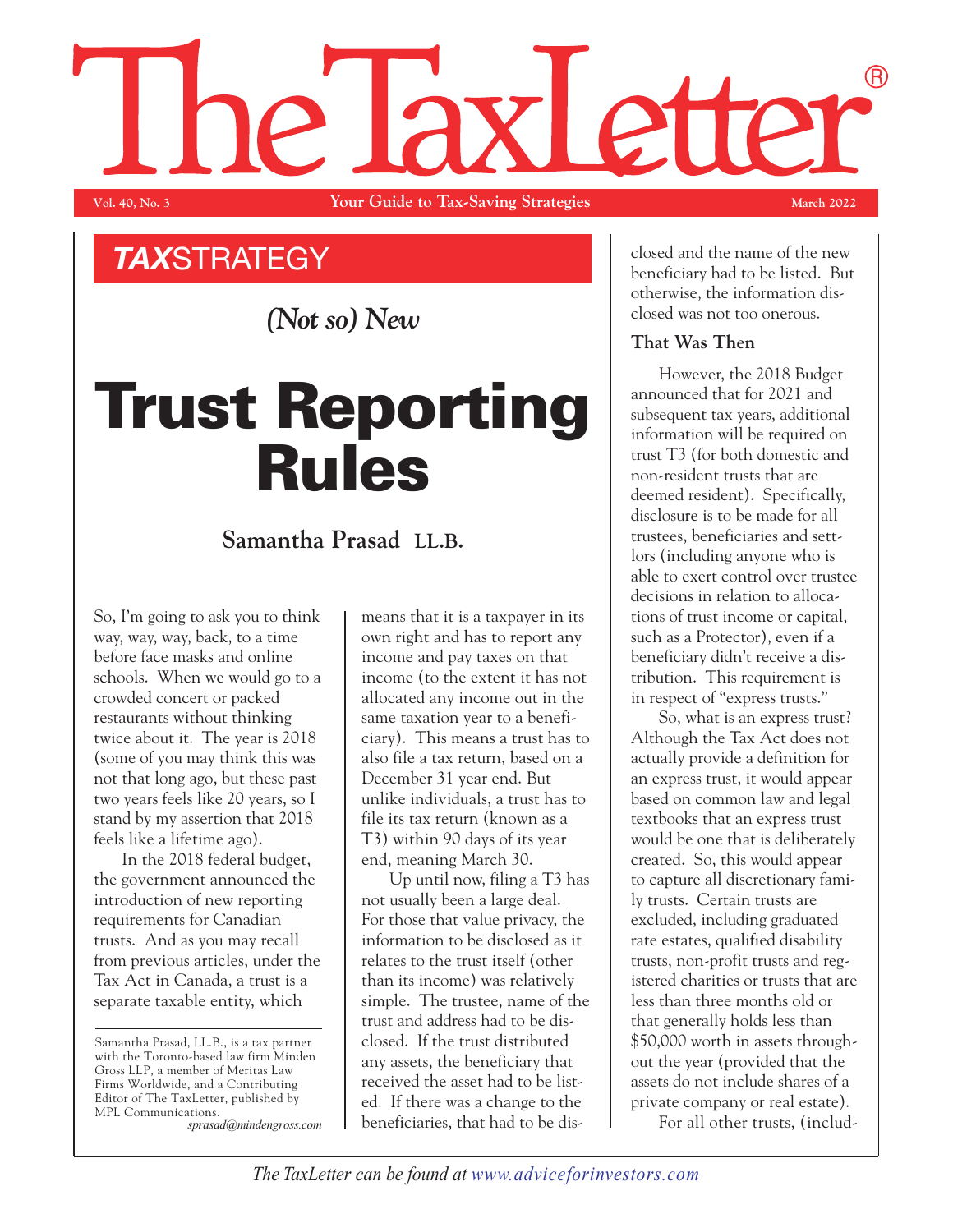## The TaxLetter<sup>®</sup>

ing a typical discretionary family trust) that hold value more than \$50,000, then you no longer have the privilege of complete privacy. So, if you formed a discretionary trust where you included everyone but the family dog as a discretionary beneficiary, the disclosure requirements may well cause a large headache for you. What if your class of beneficiaries include contingent beneficiaries? How do you determine who needs to be part of the disclosure? Well it appears that the new proposed rules provided that the requirement to disclose includes all beneficiaries, including contingent beneficiaries, whose identity is known or ascertained with reasonable effort by the person who is filing the return for the trust.

Another change that was announced was that even if a trust had no income payable in the year, it will be required to file a T3 (currently, the general rule was that a trust didn't have to file if there was no income payable in the year).

And to reinforce these new rules, new penalties will be introduced for failure to file a T3 with the proper disclosure information (\$25 a day with a minimum of \$100 and a maximum of \$2500). If the failure to file was made knowingly or due to gross negligence, there is an additional penalty of 5 per cent of the maximum fair-market value of the property held (with a minimum penalty of \$2500). This latter penalty can end up being quite punitive if a family trust is sitting on shares of a company that has significant value.

However, there was much

confusion among tax practitioners as to how these rules were to be applied back in 2018, without much clarity since no legislation had actually been introduced by the government. And then back on January 14, 2022, the government announced they were going to defer the application of the new disclosure rules as the legislation in respect of these new disclosure rules is still pending. This meant that the CRA will continue to administer the existing rules for trusts and that proposed enhanced beneficial ownership reporting will not be required for the 2021 tax year. .

And then, not even a month later, the government dropped their draft legislation on February 4, 2022 as part of a larger set of new rules to implement various measures announced in the 2021 Federal Budgets.

#### **This Is (Possibly) Now**

The draft legislation as it related to the trust disclosure rules included the following (in addition to the above noted changes first introduced in 2018):

☛ disclosure of information on a T3 return, including Beneficial Ownership and Control Information, is not required if the information is subject to solicitor-client privilege;

☛ an arrangement under which a trust can reasonably be considered to act as agent for all the beneficiaries under the trust with respect to all dealings with all of the trust's property (commonly referred to as a "bare trust") is now explicitly subject to the new trust filing and reporting rules. This is a big change, as bare-trust arrange-

ments have never been required to file T3 returns. This have a huge effect on the real estate industry as it is common to have a bare-trust corporation hold title to real estate for a thirdparty beneficiary for various reasons (creditor protection, financing issues and planning act issues to name a few).

☛ Under the original release in 2018, certain types of trusts were exempted from the new reporting requirements, such as mutual fund trusts, segregated funds, master trusts and trusts governed by registered plans. However, investment funds organized as trusts that did not qualify as "mutual fund trusts" were not exempt. However, the new 2022 draft legislation now exempts trusts, all the units of which are listed on a designated stock exchange (this includes trusts that, though publicly listed, are not widely held enough to qualify as mutual fund trusts).

The 2022 draft legislation also confirmed that the new reporting rules will be applicable for taxation years of trusts that ended after December 30, 2022. And since trusts are required to have a December 31 year end, this means that the new rules will apply for the T3s that are due for 2022 (and therefore the filing deadline will be March 30, 2021).

The key word throughout my article is that this is still DRAFT legislation. The government is taking comments from the public in respect of the various pieces making up the February 4 draft rules, and the deadline for comments relating to the new trust reporting requirements is April 5, 2022. So it will be interesting to see